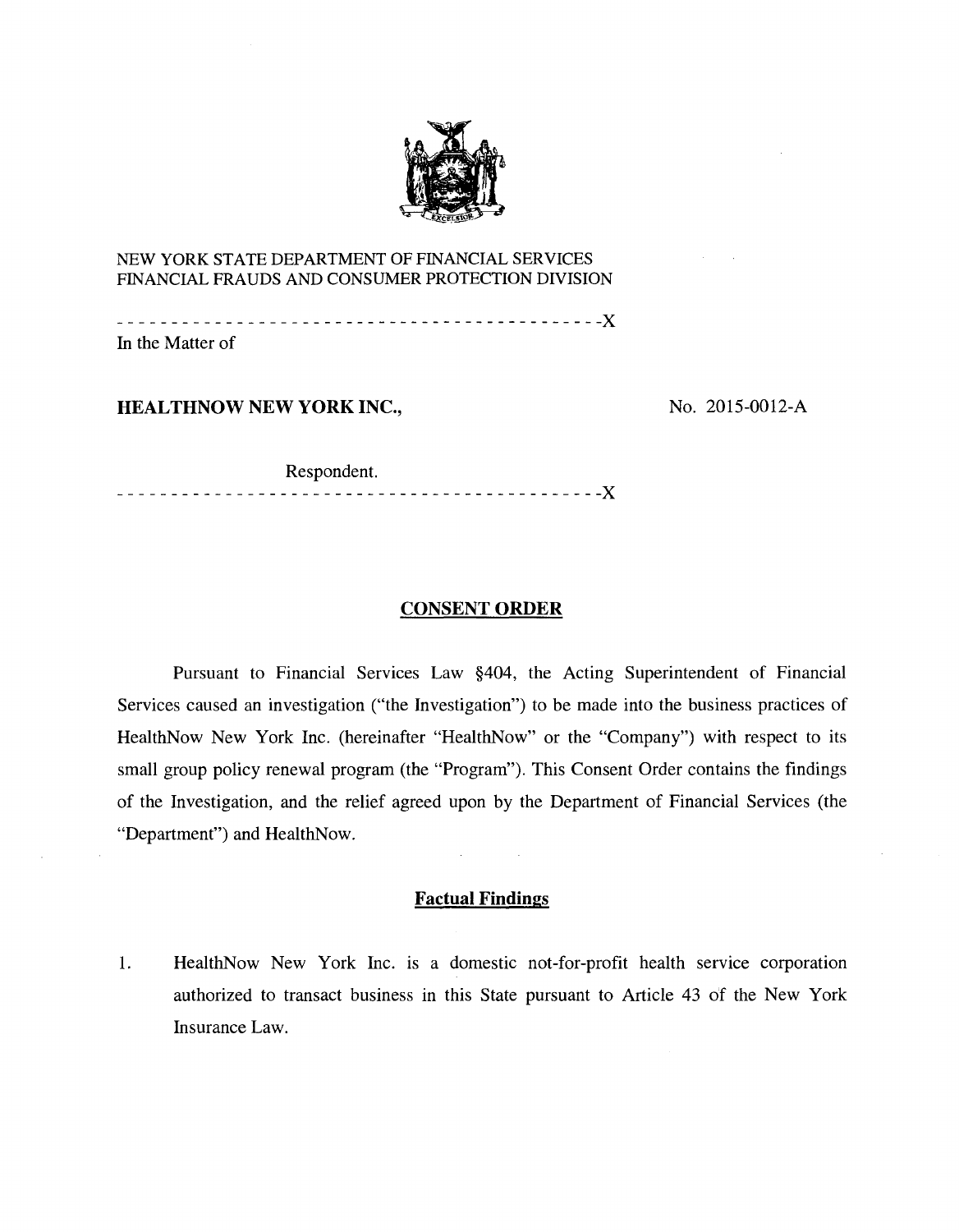- 2. HealthNow operates under the names: Blue Cross and Blue Shield of Western New York ("BCBSWNY") within its Western New York division; HealthNow, within its Central New York division; and Blue Shield of Northeastern New York ("BSNENY"), within its Eastern New York division.
- 3. In 2013, the Department became aware that, HealthNow had issued a letter to small groups in regard to their policy renewals which stated in part:

*"New Participation requirements: Upon renewal, all Indemnity, POS, PPO, and EPO plans will require the higher of5 subscribers or 50% participation .... "* (emphasis added).

- 4. HealthNow's application of the above minimum participation requirement in the small group market contravenes:
	- $i)$  Section 360.4(c) of Insurance Regulation No. 145 in that said regulation provides that an insurer in the small group market must offer its small group policies to all small groups comprised of two to 50 employees and members<sup>1</sup>, and may not limit the issuance of any policy form to small groups of certain sizes, and
	- *ii*) Section 4235(c)(1)(A) of the New York Insurance Law ("NYIL") by imposing a minimum participation requirement that discriminates against some groups within the small group market. This underwriting guideline by HealthNow precluded any small group of 4 or fewer members from being able to obtain coverage under the plan.
- 5. HealthNow's BSNENY began using the underwriting requirement in question in January, 2013. HealthNow's BCBSWNY began using the underwriting requirement in January, 2007. The Company ceased using the underwriting requirement in December 2013 for policies issued or effective on or after January **1,** 2014.

# **New York Insurance Law Violations**

6. Section 360.4(c) of Insurance Regulation No. 145 states:

"Insurers, other than health maintenance organizations, are not required to offer small group policies. For those insurers choosing to do so coverage must be offered to all small groups comprised of two to 50 employees or members and all applicants must be accepted subject to

<sup>&</sup>lt;sup>1</sup> Note that Chapter 56 of the Laws of 2013 amended Insurance Law § 4317 so that, effective January 1, 2013, small group policies include those covering between *one* and fifty employees.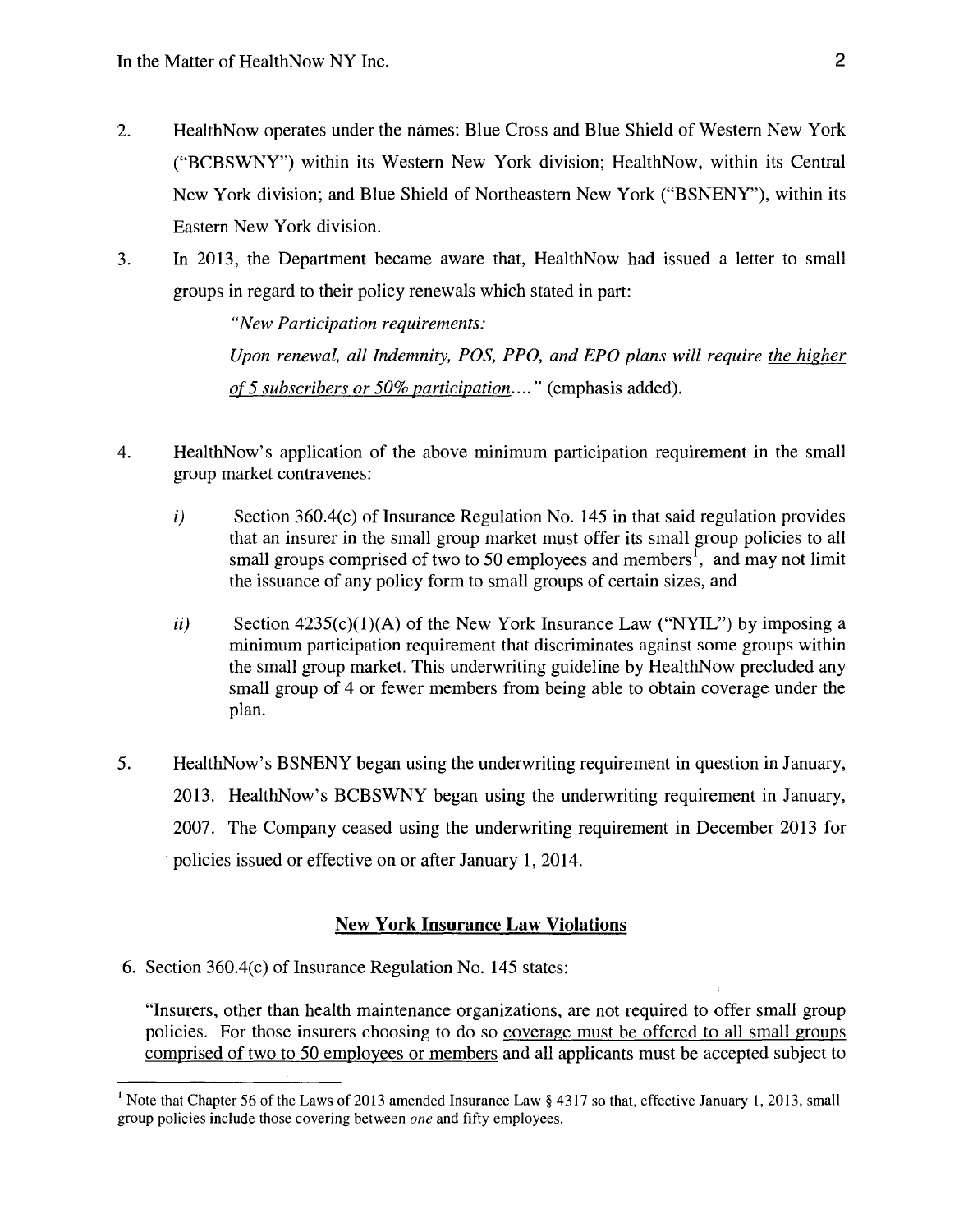permissible eligibility rules set forth in this Part, and no applicant may be rejected based on a failure to apply for, purchase or be accepted for another type of insurance coverage. Insurers may choose to classify individual proprietors within the small group category provided that any such classification is applied consistently to all individual proprietors. No insurer may limit the issuance of any policy form to small groups of certain sizes, such as only groups of 25 to 50." (emphasis added).

7. Section  $4235(c)(1)(A)$  of the New York Insurance Law states:

No policy of group accident, group health or group accident and health insurance shall be delivered or issued for delivery in this state unless it conforms to one of the following descriptions:

(A) A policy issued to an employer or to a trustee or trustees of a fund established by an employer, which employer or trustee or trustees shall be deemed the policyholder, insuring with or without evidence of insurability satisfactory to the insurer, employees of such employer, and insuring, except as hereinafter provided, all of such employees or all of any class or classes thereof determined by conditions pertaining to the employment or a combination of such conditions and conditions pertaining to the family status of the employee, for insurance coverage on each person insured based upon some plan which will preclude individual selection. However, such a plan may permit a limited number of selections by employees if the selections offered utilize consistent plans of coverage for individual group members so that the resulting plans of coverage are reasonable. The premium for the policy shall be paid by the policyholder, either from the employer's funds, or from funds contributed by the insured employees, or from funds contributed jointly by the employer and employees. If all or part of the premium is to be derived from funds contributed by the insured employees, then such policy must insure not less than fifty percent of such eligible employees or, if less, fifty or more of such employees when such policy is providing coverage for group hospital, medical, major medical or similar comprehensive types of expense reimbursed insurance and, for all other types of group accident and health insurance, must insure a minimum of fifty percent or five of such eligible employees, whichever is fewer.

8. HealthNow's group participation requirements were violative of the above sections.

Contrary to the law, the Company improperly terminated policy holders with groups of 5 or fewer subscribers and denied coverage to groups with fewer than 5 subscribers thereby avoiding high loss ratios.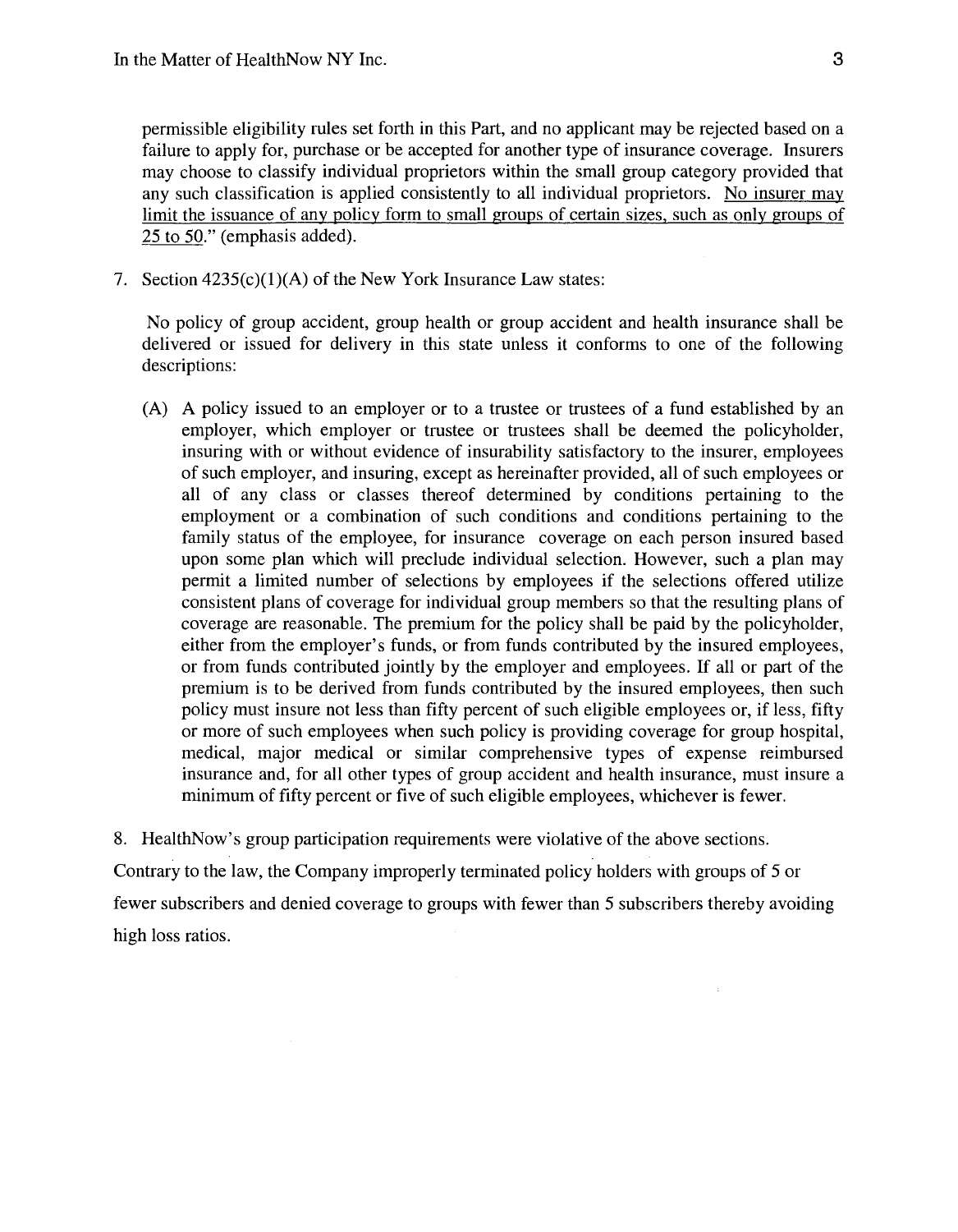#### **Agreement**

**WHEREAS,** HealthNow New York Inc. and the Department of Financial Services are willing to settle and resolve this Investigation; and the Acting Superintendent is willing to accept this Consent Order in lieu of commencing an administrative or other proceeding arising out of the subject matter of this Consent Order.

**IT IS HEREBY UNDERSTOOD AND AGREED** by HealthNow New York Inc., its successors and assigns (on behalf of its agents, representatives, employees, parent company, holding company, and any corporation, subsidiary or division through which HealthNow operates) that:

#### **Penalty and Remediation**

- 9. Within seven (7) days of the execution of this Consent Order, HealthNow New York Inc. shall pay a civil penalty of Seven Hundred Fifty Thousand Dollars (\$750,000.00). HealthNow agrees that it will not claim, assert, or apply for a tax deduction or tax credit with regard to any U.S. federal, state or local tax, directly or indirectly, for any portion of the civil monetary penalty paid pursuant to this Order.
- 10. The above referenced payment shall be in the form of a certified or bank check made payable to '"Acting Superintendent of Financial Services" and mailed to:

New York State Department of Financial Services One State Street Plaza, 19<sup>th</sup> Floor New York, NY 10004-1511 Attention: Joy Feigenbaum, Executive Deputy Superintendent Financial Frauds & Consumer Protection

 $\bar{z}$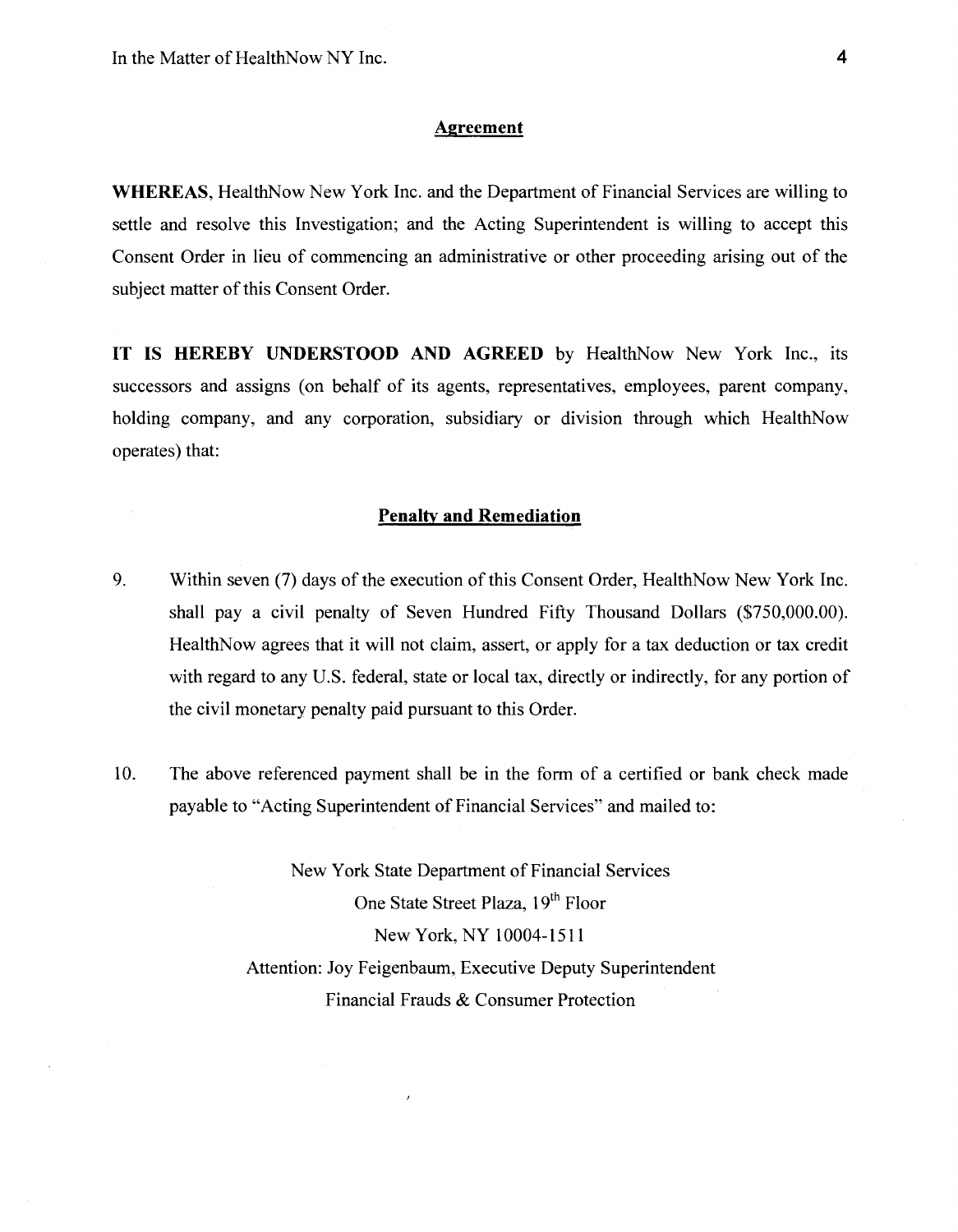11. HealthNow shall comply with all aspects of the New York Insurance Law and Regulations with respect to its small group policies and any of its other products in the future.

### **Breach of the Consent Order**

- 12. In the event that the Department believes that HealthNow has materially breached this Consent Order, the Department will provide written notice of such breach to the Company and HealthNow must, within ten  $(10)$  business days from the date of receipt of said notice, or on a later date if so determined in the sole discretion of the Department, appear before the Department and have an opportunity to rebut the evidence, if any, on the issue of whether a breach has occurred and, to the extent pertinent, to demonstrate that any such breach is not material or has been cured.
- 13. The Department and HealthNow understand and agree that HealthNow's failure to appear before the Department to make the required demonstration within the period set forth in Paragraph 12 of this Consent Order is presumptive evidence of HealthNow's breach. Upon a finding of breach, the Department has all the remedies available to it under the New York Insurance Law and Financial Services Law and may use any and all evidence available in connection with any ensuing hearings, notices, orders and other remedies available under the New York Insurance Law and Financial Services Law.

### **Other Provisions**

14. If HealthNow defaults on the payment of its monetary obligations under this Consent Order, the Department may terminate the Consent Order at its sole discretion, upon ten (10) days' written notice to HealthNow. In the event of such termination, HealthNow expressly agrees and acknowledges that this Consent Order shall in no way bar or otherwise preclude the Department from commencing, conducting, or prosecuting any investigation, action, or proceeding against HealthNow, however denominated, related to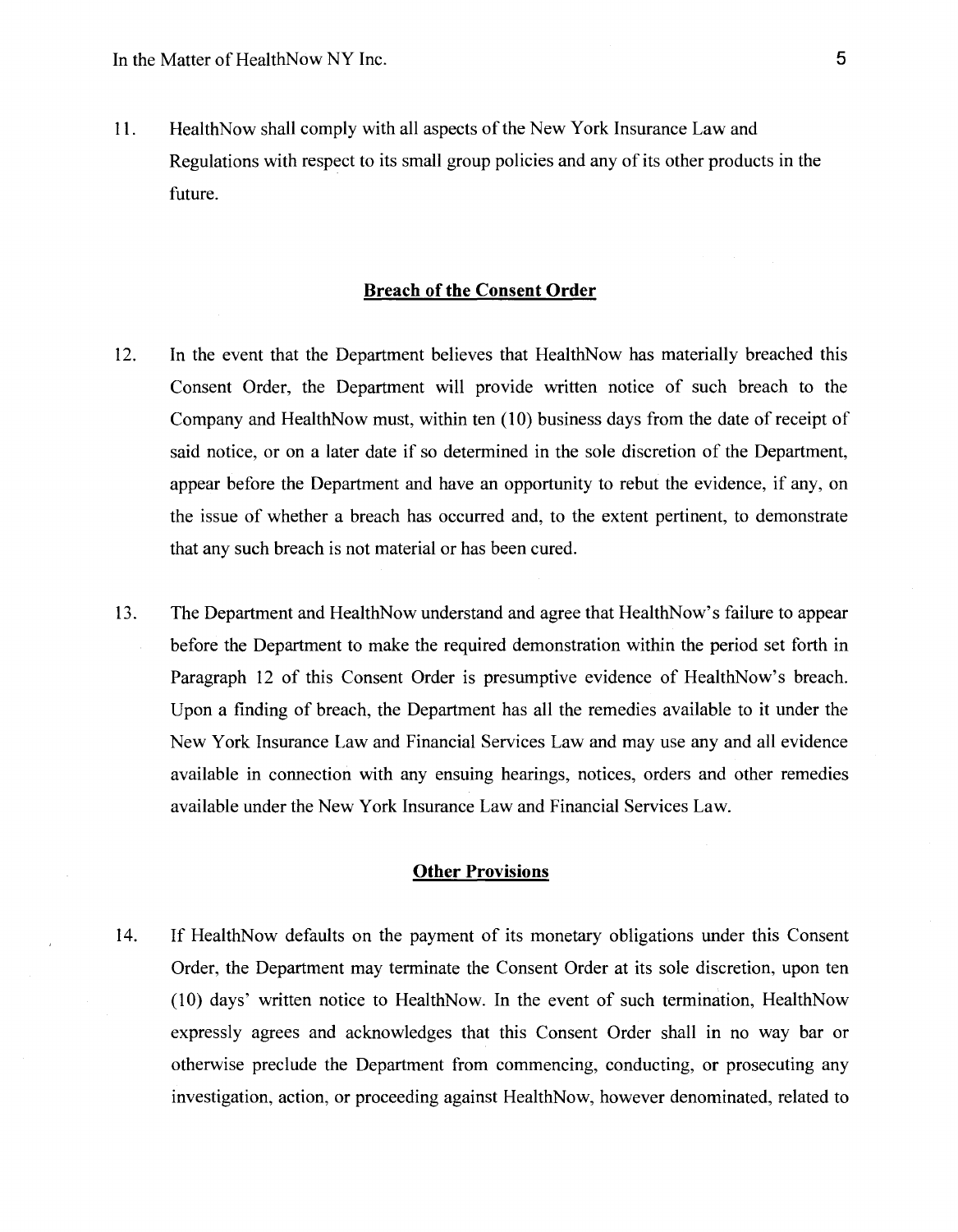the subject matter of this Consent Order, or from using in any way the statements, documents, or other materials produced or provided by HealthNow prior to or after the date of this Consent Order, except as may otherwise be provided in a written agreement with the Department.

- 15. The Department has agreed to the terms of this Consent Order based on, among other things, representations made to the Department by HealthNow and the Department's own factual Investigation. To the extent that representations made by HealthNow are later found to be materially incomplete or inaccurate, this Consent Order is voidable by the Department in its sole discretion.
- 16. Upon request by the Department, HealthNow shall provide all non-privileged documentation and information reasonably necessary for the Department to verify compliance with this Consent Order.
- 17. All notices, reports, requests and other communications to any party pursuant to this Consent Order shall be in writing and shall be directed as follows:

If to the Department:

New York State Department of Financial Services One State Street, 19<sup>th</sup> Floor New York, NY 10004-1511 Attention: Lisa Lazarus, Director of Disciplinary Unit Financial Frauds & Consumer Protection

If to the Company:

HealthNow New York Inc. 257 West Genesee Street Buffalo, NY 14202-2657 Attention: Kenneth J. Sodaro, Senior Vice President, General Counsel & Corporate Secretary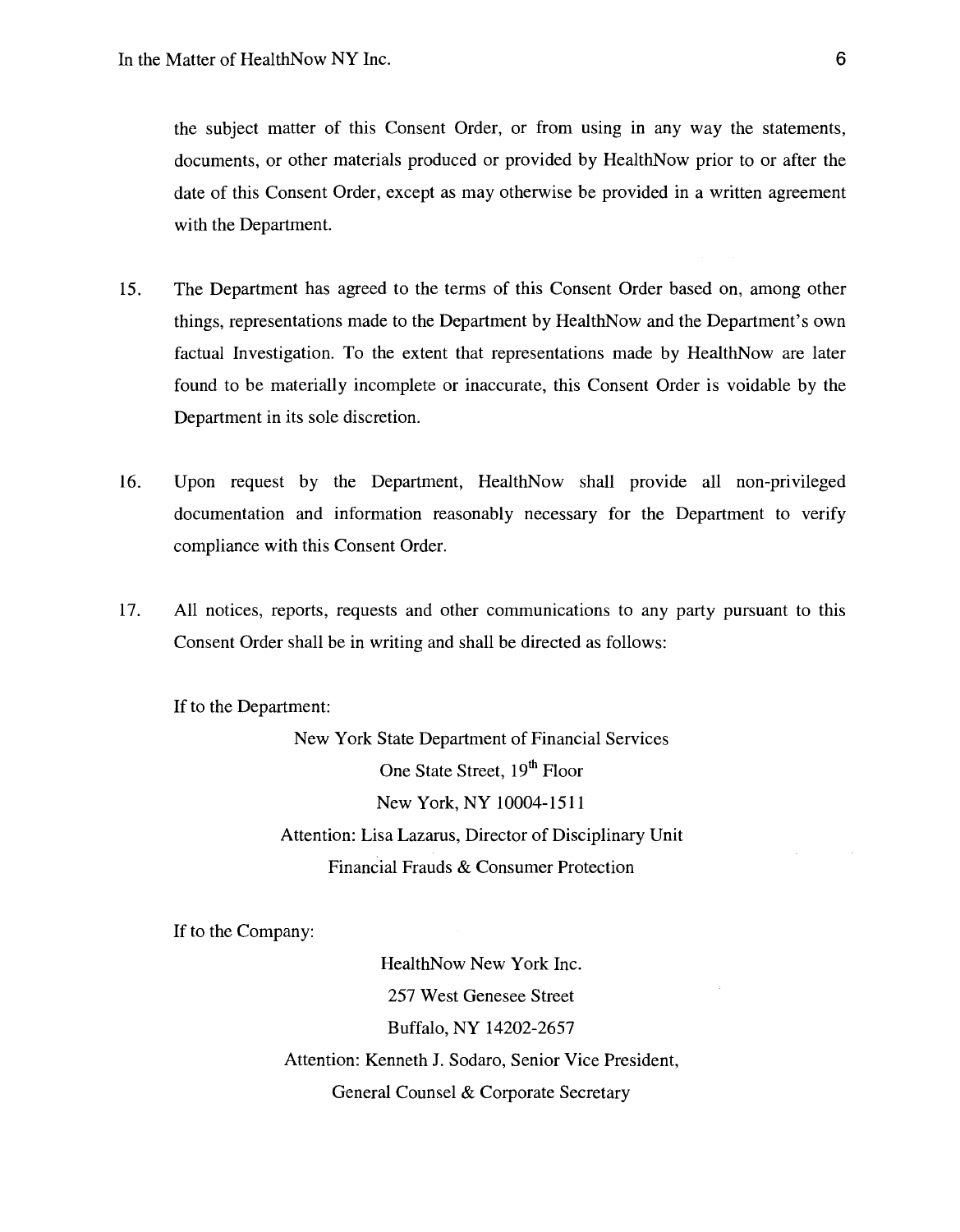- 18. This Consent Order and any dispute thereunder shall be governed by the laws of the State of New York without regard to any conflict of laws principles.
- 19. This Consent Order may not be amended except by an instrument in writing signed on behalf of both of the parties to this Consent Order.
- 20. HealthNow agrees that no provision of the Consent Order is subject to review in any court or tribunal outside the Department.
- 21. In the event that one or more provisions contained in this Consent Order shall for any reason be held invalid, illegal, or unenforceable in any respect, such invalidity, illegality, or unenforceability shall not affect any other provision of this Consent Order.
- 22. This Consent Order may be executed in one or more counterparts, and shall become effective when such counterparts have been signed by each of the parties hereto and approved by the Acting Superintendent of Financial Services or their designee.
- 23. This Consent Order constitutes the entire agreement between the Department and the Company and supersedes any prior communication, understanding, or agreement, whether written or oral, concerning the subject matter of this Consent Order. No representation, inducement, promise, understanding, condition, or warranty not set forth in this Consent Order has been relied upon by any party to this Consent Order.
- 24. Upon execution by the parties to this Consent Order, the Department will discontinue the Investigation as and against HealthNow with respect to the subject matter as set forth in this Consent Order. The Department will take no further action against HealthNow for the conduct set forth in this Consent Order provided that HealthNow complies with its terms.